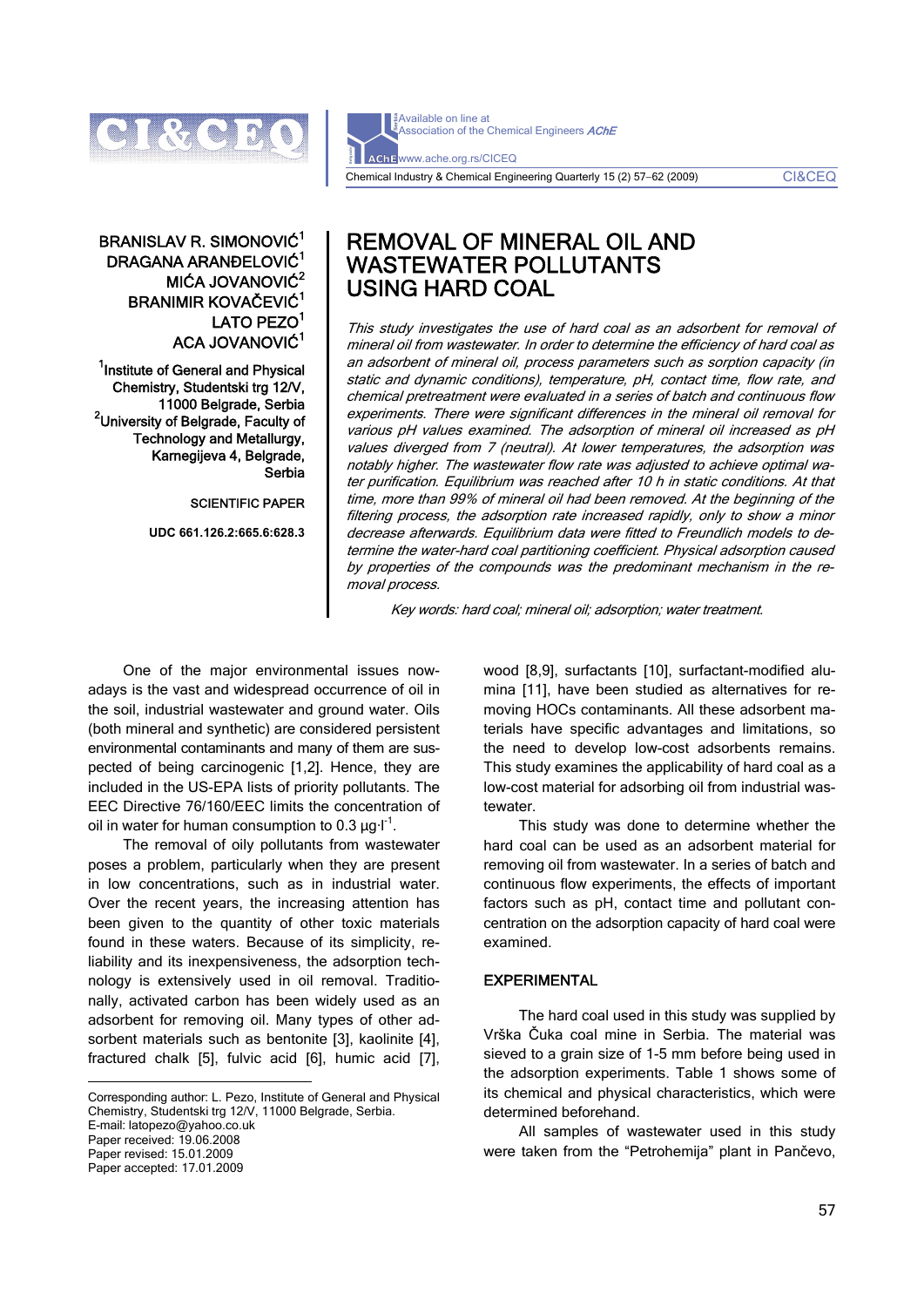| Physical characteristics | <b>Hardness</b><br>(Moss) | Specific weight<br>(kg/m <sup>3</sup> ) | Sorption medium |      | Sorption             | Specific surface |
|--------------------------|---------------------------|-----------------------------------------|-----------------|------|----------------------|------------------|
|                          |                           |                                         | Acid            | Base | CCl <sub>4</sub> (%) | $m^2/g$          |
| Hard coal                | 4                         | 725                                     | 5.90            | 2.46 | 3.88                 | 0.7              |
| Sieve (mm)               |                           | .6 <sub>1</sub>                         |                 | 1.0  | 0.5                  | < 0.5            |
| Hard coal (%)            | 6.5                       | 80                                      |                 | 11.8 | 0.9                  | 0.1              |
| Chemical composition, %  | Ash                       | ⌒                                       | N               | н    | S                    | Moisture         |
| Hard coal                | 4.10                      | 90.00                                   | 1.05            | 3.60 | 0.81                 | 0.80             |

Table 1. Physicochemical properties and granulometric characteristics of the hard coal sample used in this study

Serbia. Before any sampling, glassware was previously cleaned with nitric acid; water free of organic traces (Milli Q) was used in all procedures performed.

The amount of oil in oily wastewater before and after the adsorption experiment were determined by IR spectrophotometry at 3.28, 3.40 and 3.50 μm, according to JUS H.Z1.151 standard, using  $CCI<sub>4</sub>$  to extract the oil.

#### The effect of sorbent weight

Hard coal, granulated from 0.6 to 1.6 mm, was used to determine the static sorption capacity. The oil content was measured to be 7.50 ppm, while the volume of oily wastewater was 100 ml. During the experiment, hard coal weight was changed from 10 to 100 g. Once oil was extracted from the wastewater using CCI<sub>4</sub>, the initial oil concentration was determined by IR spectral analysis. After filtration, determined oil concentrations were found to be 3.8, 2.2, 1.8 and 1.8 ppm, while hard coal weight were 10, 20, 50 and 100 g, respectively.

In the same experiment, a hard coal sorption capacity was found to be 6.0 mg oil/100 g sorbent, which seems to be less than a half of the sorption capacity value obtained by activated coal (11.3 mg oil/100 g sorbent) or sepiolite (12.4 mg oil/100 g sorbent). These values are obtained at room temperature, atmospheric pressure and pH value of 6.80–7.30.

#### The effect of temperature

Sorption is a dynamic process, involving both adsorption and desorption. The adsorbate molecules are in constant motion; they are attracted by the surface force and attach to the surface of the sorbent. The increase in temperature speeds up the Brownian motion, requiring a stronger force to keep the molecules adhered to the surface (the higher the temperature, the higher the speed of the molecules' Brownian motion, reducing the possibility of adsorption of these molecules).

The filtration process can be explained in a similar manner. The oil viscosity decreases as the temperature rises, reducing the possibility of oil removal. In addition, the higher the temperature, the faster will the already separated oil drain off the filter be. Finally, as temperature increases, the oil solubility increases as well, decreasing the separation of the oil from water. The measured sorption capacity values for temperatures 22, 54 and 66 °C were 6.0, 3.8 and 3.2 mg oil/100 g sorbent, respectively.

#### The effect of pH

Batch experiments using 100 ml of oily water were performed at different pH values. The oily wastewater was adjusted to initial pH values of 3.0, 6.8 and 10.5 by addition of concentrated  $H_2SO_4$  or NaOH. After the pH adjustment, 100 ml samples were analyzed to determine the initial oil concentration. Subsequently, 10 g of hard coal was added to the glass flasks containing 100 ml of oily wastewater. One sample of oily wastewater was used without pH adjustment (6.8). The blank was prepared by adding 10 g of hard coal to 100 ml of Milli-Q water free of organic traces to check whether the adsorbent could release any oil into the aqueous solution. The samples of oily wastewater, with the added hard coal, adjusted to different pH values (3.00-10.50), were examined statically for 1 h. The measured sorption capacity values, for both pH values 3.0 and 10.5 were 7.5 mg oil/100 g sorb., and 6.1 mg oil/100 g sorb. for pH value of 6.8.

## Effect of contact time

The effect of contact time was examined by passing a certain amount of oily wastewater through the batch-flow filtration column (85 mm diameter, 380 mm hard coal height). The initial concentration of oil was extremely high (6500 ppm). Hard coal granulation was 0-3 mm. Oily wastewater was in constant contact with hard coal; during sampling, the wastewater passed through the bed of hard coal, starting at the bottom of filtration column upwards. Dynamic contact was thus simulated, with very low volume flow, in order to determine the contact time data for the sorption process. The results of these measurements are shown in Fig. 1.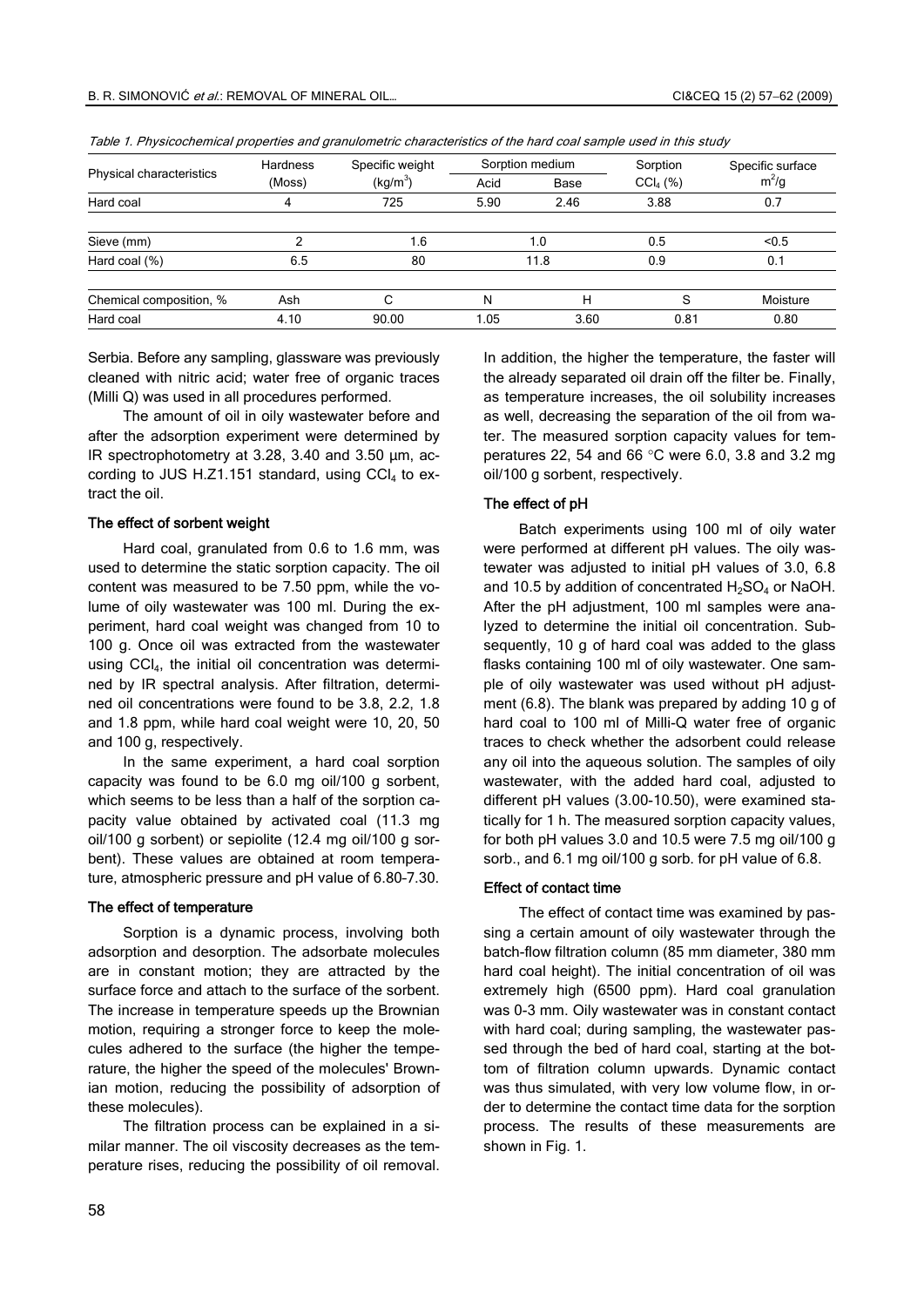It is obvious from Fig. 1 that the largest amount of mineral oil was adsorbed very rapidly, at the beginning of the process. An hour later, the oil concentration was decreased to 2.5 ppm, only to decrease further to 1.2 ppm 12 h later.



Fig. 1. Decrease in oil concentration in time.

## The effect of the amount of wastewater used

The second set of experiments was very similar to the one already described, except that, the amount of wastewater passed through the column at the end was the same as the amount initially added to the filter column. The samples were taken each hour, for a total of 14 measurements. The results are presented in Fig. 2.



Fig. 2. Oil concentration vs. the amount of oily wastewater passed through the column.

The dynamic properties of the hard coal shows that the removal of oil from oily wastewater is close to constant (around 1 ppm), and the ability to remove oil is preserved for a long time.

#### The effect of wastewater flow

The initial oil concentration in oily wastewater was found to be 7.5 ppm. A continuous flow filtration column (85 mm diameter, 380 mm hard coal height) was loaded with hard coal (granulated 0.5–1.6 mm). The volume flow was set to 350 ml $\cdot$ h<sup>-1</sup> and the oil concentration at the outlet of the column was 2 ppm. When the volume flow was decreased to 300 ml $\cdot$ h<sup>-1</sup>, and subsequently to 260, 200 and 150 ml $\cdot$ h<sup>-1</sup>, the oil concentration at the outlet dropped to 1.7, 1.5, 1.4 and 1.3 ppm, respectively. By decreasing the volume flow to the 100 ml $\cdot$ h<sup>-1</sup>, the oil concentration dropped to 1.1 ppm. It is very important to note that a certain time must pass to allow the filter column to achieve its optimum performance efficiency, as it was shown in the previous experiment as well.

It seems evident that the adsorption takes place at the surface of hard coal, as hard coal grains are not porous (Table 1). Hard coal is a high-rank coal, and is a complex material predominately made of carbon (90 wt.%), which offers a relatively non-polar environment into which a hydrophobic compound may escape without undue competition with water. Due to high interfacial tension between hard coal particles and mineral oil, oil molecules are attracted by the planar surface of hard coal particles. As a result, a thin monolayer of mineral oil is formed on the surface of hard coal particles. However, during the filtering process, due to high adhesion forces between mineral oil layers, a mineral oil multilayer forms.

A thin film is formed on the surface of each hard coal grain as the grains are soaked in oily wastewater. The efficiency of the oil removal increases with time, as a multilayer film forms on the surface of hard coal grains, since the adhesive force is strong between the layers of oil. Smaller grains adhere to larger grains during the filtration process, forming agglomerates, and the space between these grains is filled with a thin film of oil, separating the oil from the oily wastewater.

#### Effect of addition of other filtration media

This experiment was performed using two filtration columns, as described above. The first column was packed with hard coal (granulated 1.6 to 2 mm). Sulfuric acid was added to oily wastewater (initial mineral oil concentration 42 ppm) that was passed through this column, in order to adjust the pH value to 3.0-3.5. The other column was also packed with hard coal (granulated 1.6 to 2 mm). On top of the coal in this second column, Ca  $(OH)_2$  was added in the mass ra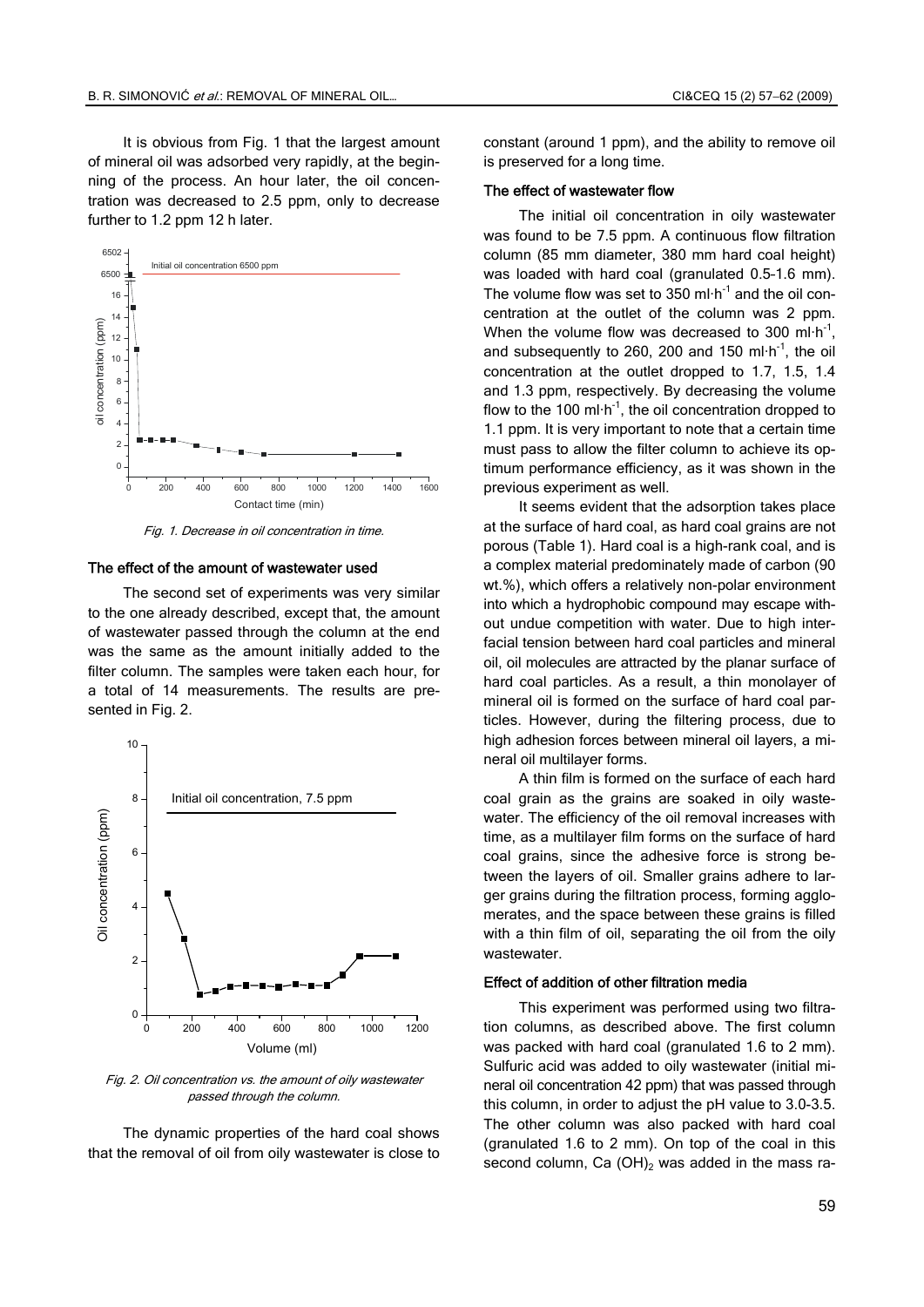tio of 10:1. The filtered water from the first column was passed through the second column. After passing through the second column, the filtered water pH value was set to 7.5-8.0, and the concentration of oil was dramatically reduced. The results of this experiment are shown in Fig. 3.



Fig. 3. Oil concentration in filtered water vs. amount of wastewater volume in acid, alkaline and combined acid and alkaline process<sup>е</sup>s.

The efficiency of the oil removal, using acid and alkaline processes, as well as the efficiency of the combined acid and alkaline process can be seen from Fig. 3. The alkaline process seems to be more appropriate for filtration, as it can also be seen from the before mentioned experiments. Notably, the best result is obtained using the combined process, which is very important since this filtered water is neutral, and poses no threat to the environment when released.

#### The dynamic sorption process

Hard coal sorption efficiency increases after the start of the sorption process. When the sorption process starts, oil molecules are attracted by planar surface of hard coal particles, forming a monolayer film on their surfaces. During the first stage of this process, oil sorption is mainly controlled by the interfacial tension between oil molecules and hard coal surface. Our experiments show an increase of the oil removal efficiency in the filtration process, in comparison with batch experiments. The filtration column was packed with hard coal granulated at 0-3 mm. Oily wastewater was then passed through the column. Three different samples of wastewater were included in this experiment, with 38, 15 and 5 ppm of the initial mineral oil concentration, respectively. The results obtained by this experiment are presented in Fig. 4.



Fig. 4. Oil concentration in filtered water vs. amount of wastewater volume, following a chemical pretreatment of wastewater.

By comparing the efficiency of the filtration process presented in Fig. 4 with batch experiments previously described, it is clear that the efficiency in this process has multiplied more than 10 times, with the increased filter material life. In this experiment, an oily wastewater flow varied from 2 to 4  $\text{I} \cdot \text{h}^{-1}$ , but the filter column efficiency remained unchanged.

Hard coal sorption capacity, according to all these experiments, is determined to be more than 5,6 g oil/kg hard coal (granulated 0-3 mm).

## RESULTS AND DISCUSSION

#### pH effect

The sorption of mineral oil on hard coal was studied at pH 3, 10.5 and non-adjusted pH (6.8) to determine the optimum pH for the sorption of mineral oil. The amount of mineral oil removed was calculated by determining the initial mineral oil concentration and the concentration remaining in the solution after 1 h of contact time. The analysis of the mineral oil concentration in a blank solution showed that there was no leaching of these compounds from the adsorbent.

The experiments show that different initial pH values of the oily wastewater evaluated have no significant effect on the adsorption process of mineral oil. Differences in oil removal between pH values of 3.0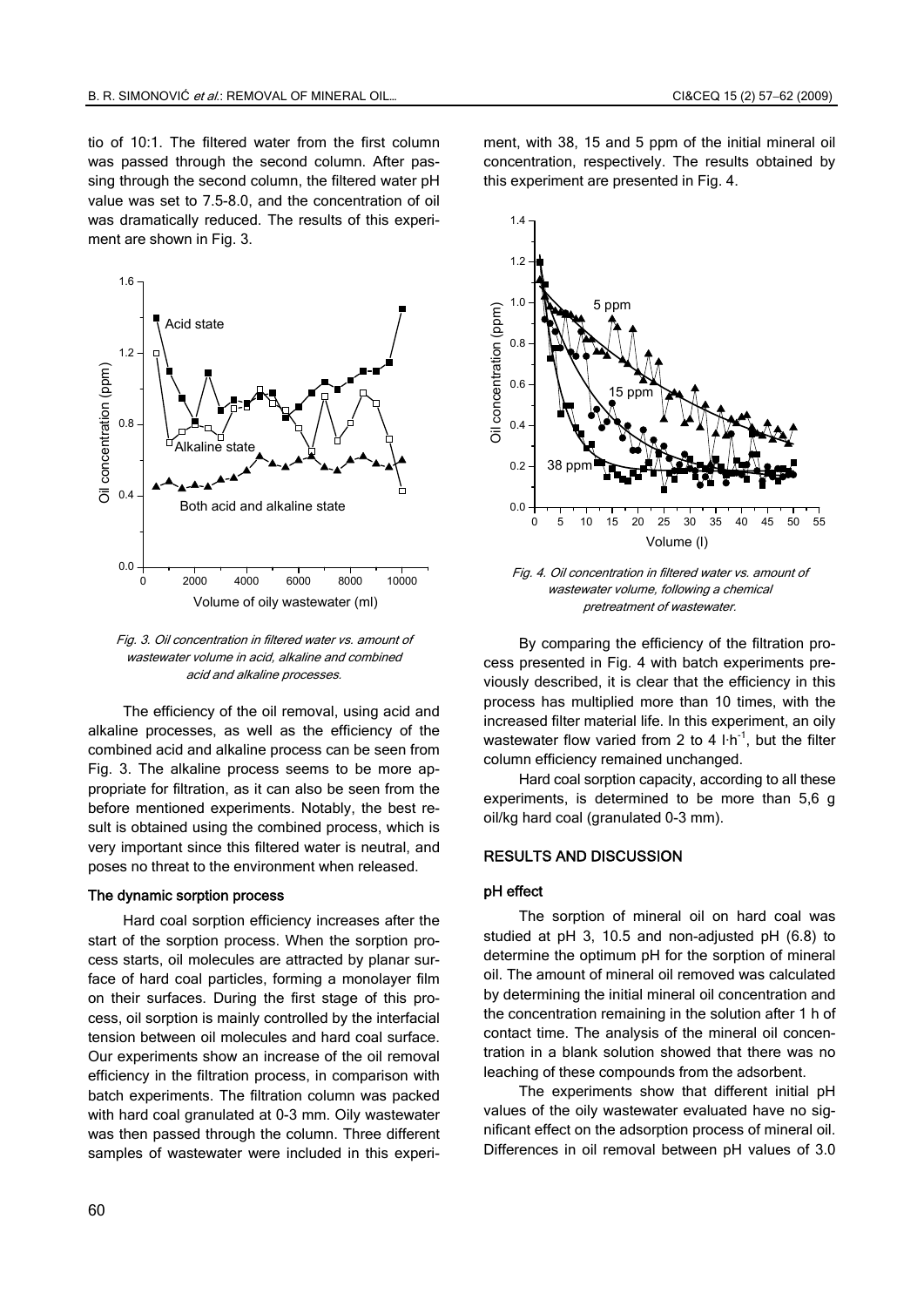and 10.5 were under 15%. This is due to the properties of this chemical compound, since oil is chemically very inert as its composition (mainly alkanes) gives it this chemical stability. As a result, heavier oils with longer chains are less affected by pH. Furthermore, these compounds do not have ionizable or hydrophilic groups that can be influenced by the pH value. Because the sorption of oils onto hard coal is a hydrophobic interaction, the adsorption of compounds with higher molecular mass is affected, to a minor degree, by the pH values studied, as it was expected. It seems that adhesion or the interfacial tension between mineral oil and hard coal surface is the predominant process.

#### Effect of contact time

Fig. 1 shows the adsorption data for mineral oil uptake vs. contact time. As shown, adsorption increases with contact time. The results show that mineral oil was removed rapidly at the beginning of the process, and most of the sorption occurred within the first hour of contact. At a contact time of 1 h, the concentration of oil was very close to 2.5 ppm. After this time, the uptake efficiency decreased, gradually approaching equilibrium. Equilibrium was reached after 12 h of contact time, with mineral oil concentration of 1.2 ppm (mineral oil removal of almost 99.99%).

As indicated by these results, the adsorption appears to be governed by two transport processes. During the first stage, mineral oil is rapidly adsorbed onto the hydrophobic hard coal surface through adhesion interactions, for 1 h. In the second stage, a slower migration of mineral oil to less accessible sites within the hard coal matrix can be observed in the following 11 h. During the second stage, mineral oil adheres to the mineral oil layer formed on hard coal particles. Adhered oil droplets reduce the flow of oily wastewater through hard coal bed in the column and prolong the contact time, which is favorable for the mineral oil removal. Therefore, a large amount of mineral oil is expected to be progressively adsorbed by the adsorbent matrices as contact time increases.

Once a monolayer film of mineral oil had formed on hard coal particles, the removal of mineral oil from wastewater increased due to the increase in the adhesion surface. The mineral oil adhesion takes place as well, and the agglomerates of mineral oil droplets form in the space between hard coal particles. The uptake efficiency was dependant on the time that the mineral oil remained in the solution with hard coal.

#### Adsorption isotherm

Different ratios of oily wastewater/hard coal concentrations were examined in glass flasks to determine the adsorption capacity of the adsorbent material. These experiments were performed on 100 ml portions of oily wastewater with pH values of 3.0, 6.8 and 10.5, with 10 g of added hard coal, exposed for 1 h of contact time. The results obtained were used to plot an adsorption isotherm.

The Freundlich isotherm is the most widely used equation for interpretation of sorption equilibrium data for mineral oil diluted in wastewater. The following equation represents the logarithmic form of this equation:

$$
\log q = \log K + \frac{1}{n} \log c_w \tag{1}
$$

where:  $q$  is the mass of sorbed mineral oil per weight unit of adsorbent (mg·kg<sup>-1</sup>),  $c_w$  is dissolved mineral oil concentration (mg·l<sup>-1</sup>), *n* is the measure of linearity, and  $K$  is Freundlich constant.

The Eq. (1) postulates either a) linear sorption, meaning that the overall sorption process is linear, described by a linear isotherm  $(n = 1)$ , or b) the relative concentration variation,  $d c_w / c_w$ , is small enough to quarantee that the relative K variation,  $d/K$ , is small as well [13] and the values of  $K$  decrease as the residual concentration  $c_w$  in the aqueous phase increases. From Fig. 5 and Eq. (1), the evaluated value of  $K$  is 2.70.

Fig. 5 shows the fitting of the isotherm data to the logarithmically transformed Eq. (1). The isotherm is found to be almost linear ( $n = 1$ ). According to literature data, the sorption of mineral oil to hard coal is often characterized by linear isotherms in which the ratio of sorbed and aqueous oil concentration is independent of concentration [12,13]. There have been numerous reports in references of environmental sorbents exhibiting non-linear sorption isotherms [3- -5,8,9,14,15].



Fig. 5. Isotherm data logarithmically transformed to Eq. (1).